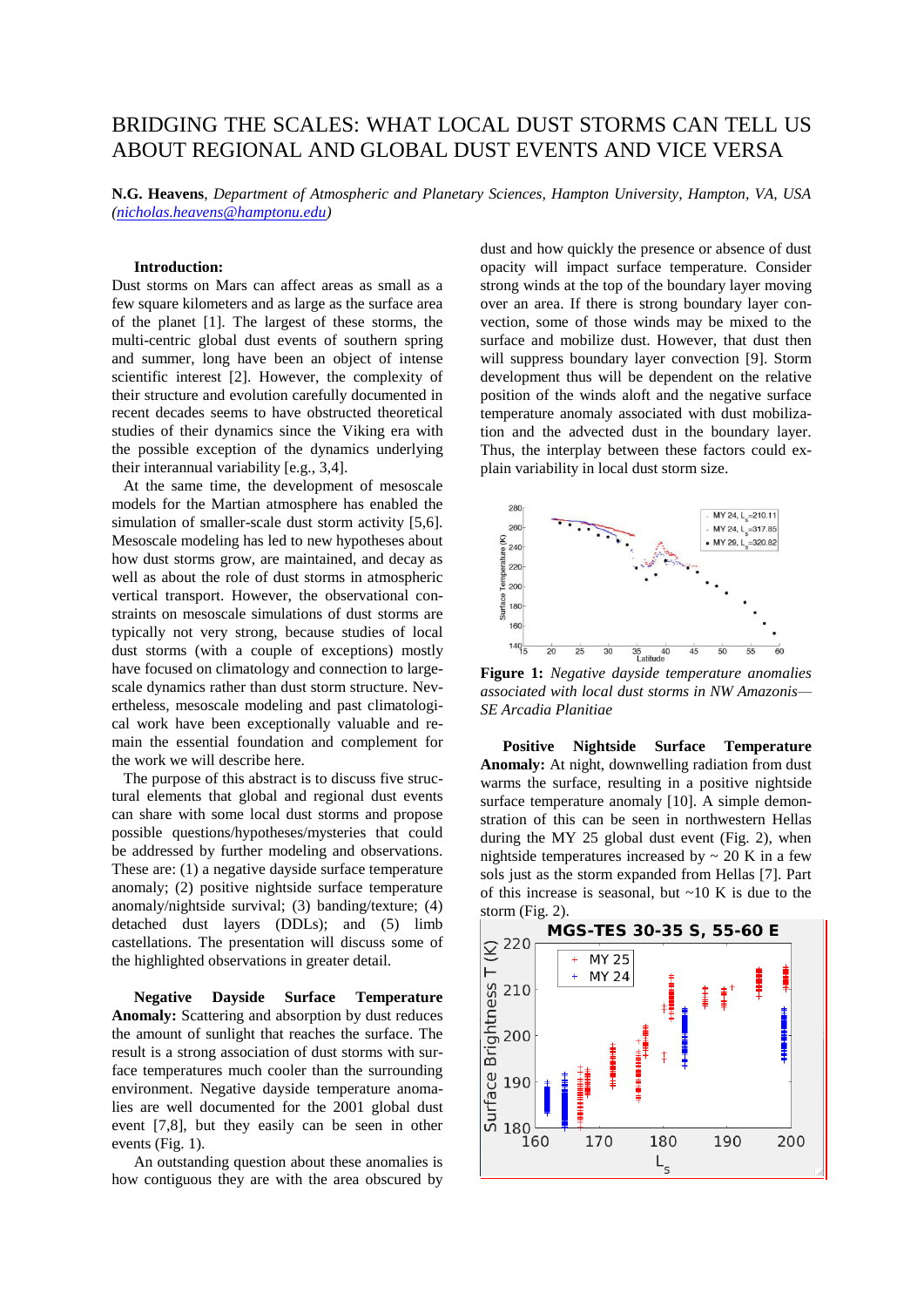**Figure 2:** *Nightside surface brightness temperatures over NW Hellas Planitia during the MY 25 global dust event and the non-dust storm year of MY 24.*

It is possible that such anomalies are detectable in association with local dust storm activity that survives from the daytime of one sol to the next. An example is shown in Fig. 3. The sudden increase in surface temperature near 20° N might be expected when observing a large, deep crater but the area is relatively free of craters of the appropriate diameter. Examination of data over multiple years suggests surface temperatures were ~8 K above normal.



**Figure 3:** *Increase in nightside brightness temperatures in Mars Climate Sounder off-nadir observations over SE Utopia Planitia. A local dust storm is present in the area in visible imagery on the day prior and subsequent to these observations. Black dots indicate A5 channel observations, while red crosses indicate B1 channel observations.*

The dynamical significance of these anomalies is related to their implications for dust storm thermodynamics. Dust storms that are broadly warmer than their environment at night can generate positive work and maintain a circulation in the absence of external forcing [5]. Monitoring these anomalies in association with "outflow" temperatures downstream of the circulation may be helpful for understanding changes in dust storm intensity.

**Banding/Texture:** Dust storms of all sizes have an appearance in visible imagery that ranges somewhere between distinct structures/banding and indistinct haze. The former appearance, especially at the mesoscale, has been named "texture" [11] and is thought to be indicative of areas of intense dust lifting and/or convective transport [7,11].

The puffy texture that is particularly evident in Fig. 4a has been interpreted as cumulus-type convection [7]. Preliminary study suggests that the banded texture in Fig. 4c is analogous to shallow convective mixed layer rolls in the Earth's atmosphere, but the exact analogy remains under investigation [12].

The significance of texture is twofold. First, if particular textures can be connected to atmospheric column/profiling data, it may be possible to use texture as a proxy for structural aspects of a given storm, such as the type of convective activity present. Second, the structural aspects of storms that can be inferred may be relevant to the external forcing underlying the storm or the processes that allow the storm to maintain itself.



**Figure 4:** *Examples of texture in dust storms (MOC images described in [13]): (a) during the expansion phase of the global dust event of MY 25; (b) a regional dust storm in MY 24; (c) a local dust storm in MY 24*.

**Detached Dust Layers (DDLs):** DDLs (distinct local maxima in dust mass mixing ratio) are commonly observed in Mars's atmosphere in many plac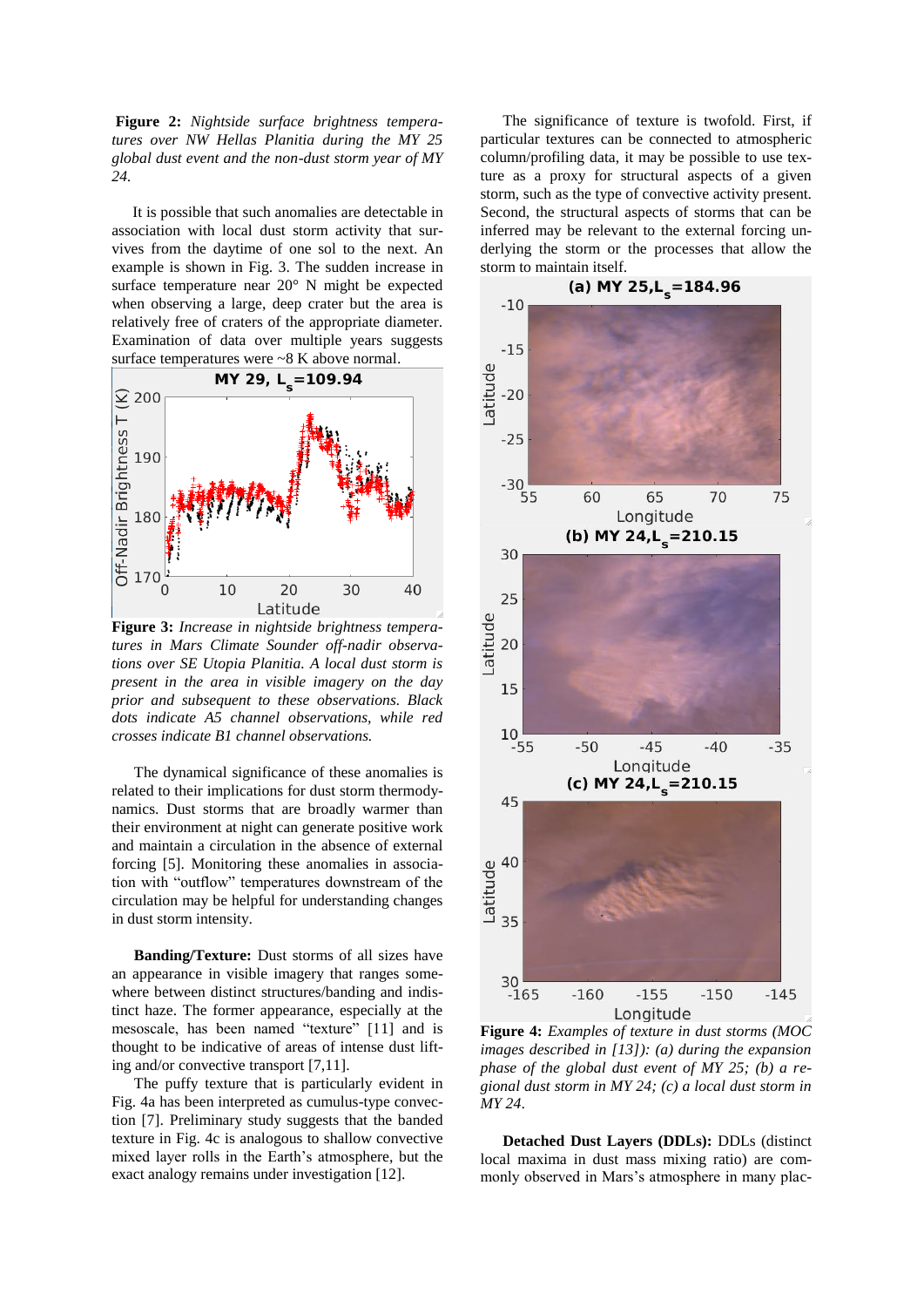es and seasons at altitudes between 15 and 75 km above the surface [13 and refs. therein]. Modeling suggests that DDLs can be formed by convection within dust storms [6].



**Figure 5:** *Distribution of the peak dust mass mixing ratio inferred from MCS dayside retrievals in altitude above the areoid (km)-dust mass mixing ratio (ppm) space for the periods indicated. The extreme detached dust layer criterion is indicated by a red box. The color scale is logarithmic. The darkest blue is 10-3* % *and the deepest red is 1 %* [14].

Observations so far have identified a variety of DDL activity in association with dust storms. The association of DDLs with regional and global dust events is best illustrated by Figs. 5a-d. In quiescent

periods (Figs. 5c-d), most DDLs form a climatological layer of 5–15 ppm at 10-35 km above the areoid. A small number of higher mass mixing ratio layers are observed in the 30–45 km, which may be due to convection in local dust storm activity or have some other explanation.

However, during global and regional dust storm activity, this mysterious region of DDLs grows in abundance, mass mixing ratio, and altitude. The vast majority of extreme DDLs (at least 50 km above the areoid and 50 ppm dust mass mixing ratio) observed by MCS occurred during global dust storm activity [14] (Figs. 5a-b).

Attributing DDLs in global and regional dust events to areas of dust lifting in visible imagery is not straightforward. Like the high altitude warming associated with large dust storms [e.g., 15], there appears to be significant displacement between where dust is lifted (as indicated by visible imagery and surface thermal anomalies) and where DDLs are observed. One possible explanation is that large amounts of dust are being injected into the atmosphere at altitudes at which they obscure the limb (inhibiting retrieval) and then are advected away from the lifting region. Along the way, they rise, as a result of their initial positive buoyancy and/or the solar escalator mechanism [16], to an altitude where they can be observed.

One argument for this explanation comes from unusually strong local dust storm activity during MY 29, in which dust is not retrieved until approximately 40 km above the surface. Nevertheless, a significant detached dust layer is observed to the north of the storm. Limb radiance observations and possibly visible imagery suggest the presence of a 40 km deep storm rather than a thin detached dust layer below 40 km.

DDLs during regional and global dust storm activity also suggest that deep convection in these storms persists from sol to sol. There are several known instances in which multiple detached dust layers are observed in the same set of profiles. The separation between layers and spreading of dust within layers suggests that at least two separate sols of deep convective activity are recorded.

Extreme DDL activity is exceptionally observed outside of global or regional dust storm activity. The vast majority of these exceptions are attributable to local dust storms interacting with Olympus Mons, Arsia Mons, and possibly other nearby volcanoes. This type of extreme DDL formation event remains challenging to understand. On one hand, the layers themselves are unambiguous. They are clearly distinguished from ice clouds at lower altitudes. In addition, the dust storms responsible for their genesis are sometimes apparent in visible imagery, either as the well-known spiral cloud on Arsia Mons [17] or as a possible area of dust lifting along the southern flank of Olympus Mons. On the other hand, many of these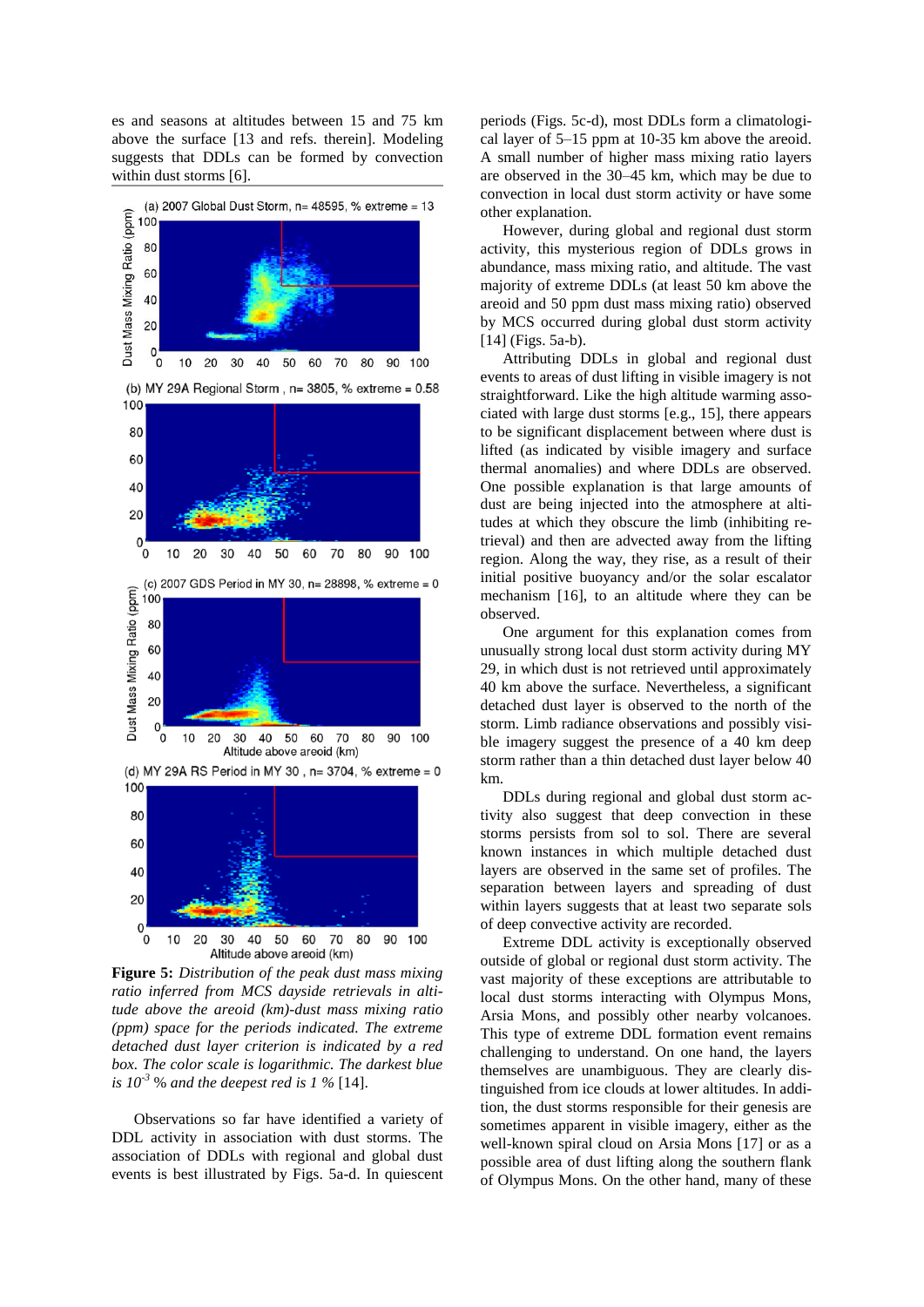layers are observed in conjunction with extremely thick water ice clouds in the absence of apparent dust storm activity.

**Limb Castellations:** Normally, brightness of the limb decreases with altitude as emission and scattering decrease with distance from the surface, air density, and aerosol density. Limb castellations depart from this rule and form high aspect ratio projections of radiance at higher altitude than the background. In MCS observations, they are of particular interest when they are present in the dust-sensitive A5 channel. And therefore instruments, such as IUVS on board MAVEN or limb-observing instruments on ExoMars TGO, could observe limb castellations in this sense as long as it is possible to distinguish between dust and condensates.



**Figure 6:** *A limb castellation in MCS observations of Mars's limb is indicated by the blue arrow. The unlabeled y-axis is detector altitude (km) ranging from 0 to 100 km, excerpted from [14]. The x-axis is in 10<sup>4</sup> km* 

Observationally, limb castellations are connected with extreme detached dust layers. In the ideal case, limb castellations are retrieved as extreme detached dust layers. In other cases, only the sides of limb castellations are retrieved as resolved layers. In several cases, limb castellations are retrieved as unresolved caps of high dust and/or water ice opacity.

Dynamically, limb castellations may be the high